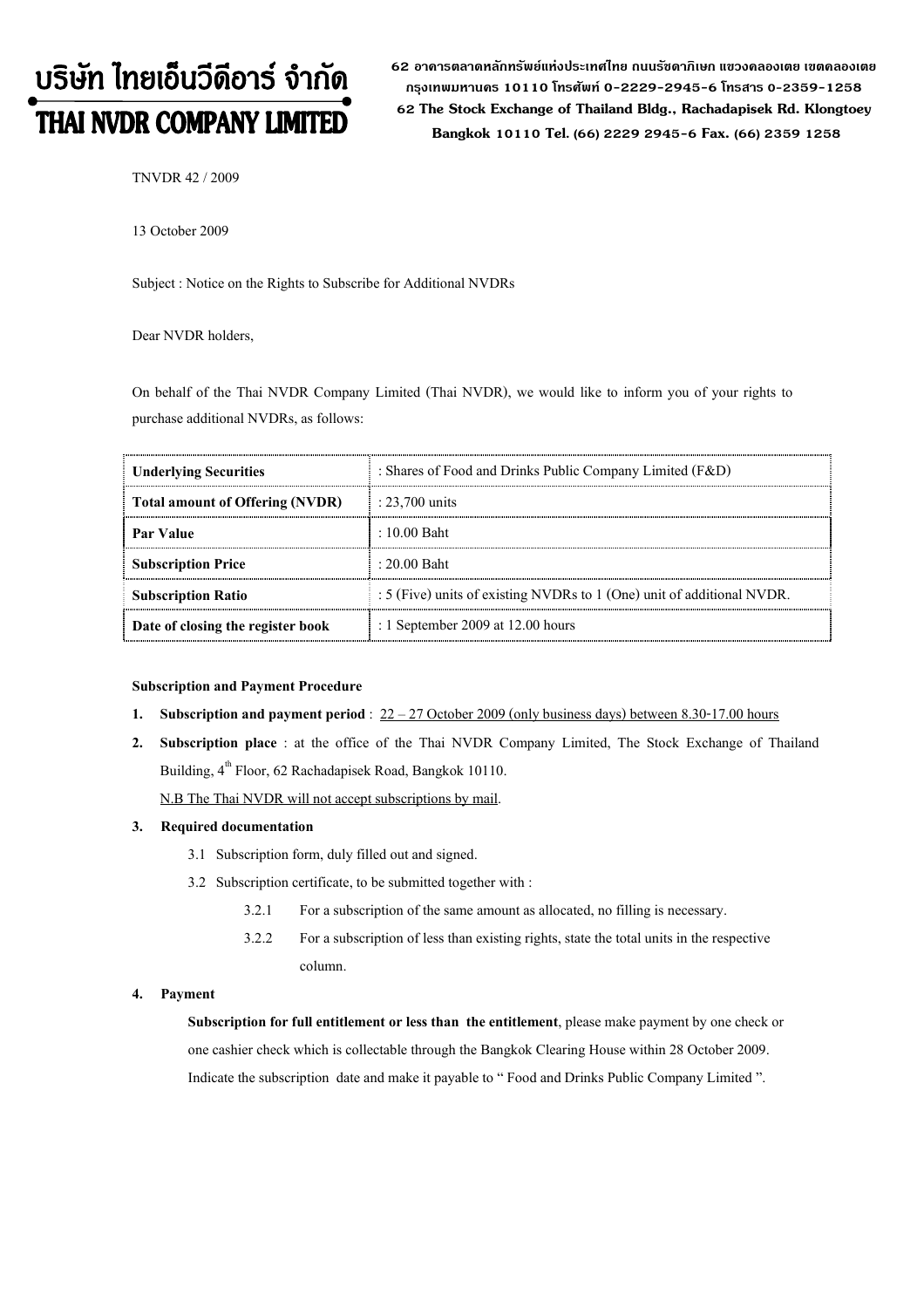5. If NVDR holders fail to exercise their rights or make a payment within the allotted time schedule, or the check or cashier check is not honored, it shall be deemed that such NVDR holders do not wish to exercise their subscription rights. Thai NVDR shall thus regard the subscription as being void.

Should you need any further information, please do not hesitate to contact Thai NVDR Company Limited at 02-229-2800 Ext. 2938-46.

Sincerely yours,

Thai NVDR Company Limited

Udon Dig.

(Udomwara Dechsongjarus)

Group Head Post - Trade Operation The Stock Exchange of Thailand Group

Enclosure : 1. Subscription Form for NVDR Right Issues

2. Subscription Certificate